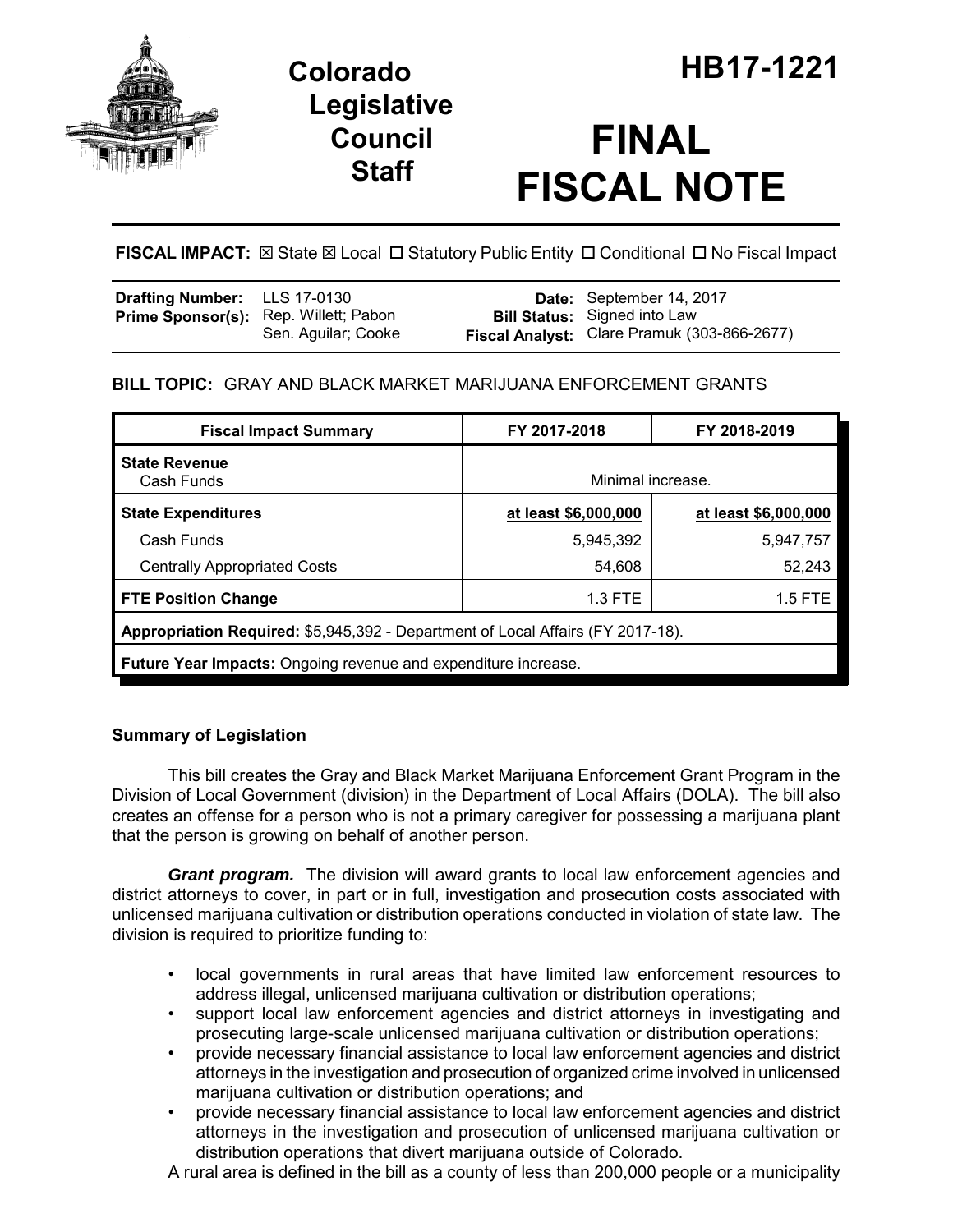of less than 30,000 people that is 10 miles or more from a municipality of 50,000 people according to the most recent Census.

The division is required to adopt policies and procedures for administration of the grant program including the application process and grant award criteria.

The bill authorizes moneys from the Marijuana Tax Cash Fund to be used to fund the grant program and its administration. Any moneys not expended in a given fiscal year are retained in the fund for use in the next fiscal year.

On or before November 1, 2019, and each November 1 thereafter, DOLA is required to provide an update about the program in its annual SMART Act hearing for the General Assembly.

*Offense relating to marijuana.* A person who possesses any marijuana plant he or she is growing on behalf of another individual, unless he or she is the primary caregiver for the individual and is in compliance with the medical marijuana program, is subject to a level 3 drug felony if the offense involves more than 30 plants, a level 4 drug felony if the offense involves more than 6 but less than 30 plants, and a level 1 drug misdemeanor if less than 6 plants.

#### **Background**

*Existing training resources.* The Peace Officer Standards and Training Board provides grant training dollars to local governments for various peace officer trainings, which may include marijuana training. The Department of Law also maintains 2.0 FTE to conduct trainings for district attorneys and police officers with respect to the legal aspects of marijuana and allocates \$450,000 General Fund, per year to the Colorado District Attorneys Council for a variety of training expenses.

*Existing grant program funding.* The DOLA has an appropriation for grant funding (\$1.1 million) and staff for its Local Government Marijuana Impact Grant program. These funds are for documented expenses, costs, and other impacts incurred as a result of legal activity related to the sale, transfer, cultivation, or processing of retail marijuana or any illegal activity related to marijuana, but are not available for the purposes outlined in this bill. Existing DOLA rules define local governments to include 334 counties and municipalities (sheriff offices, district attorney offices, municipal judges, and police departments) and 304 fire and emergency medical services districts.

#### **Comparable Crime**

Legislative Council Staff is required to include certain information in the fiscal note for any bill that creates a new crime, changes the classification of an existing crime, or changes an element of the existing crime that creates a new factual basis for the offense. This bill creates a new factual basis for the offense of illegal growing of marijuana when the marijuana is grown on behalf of another person by someone other than a medical marijuana caregiver. The penalty for a level 1 drug misdemeanor is a fine of \$500 to \$5,000, six to eighteen months incarceration, or both. The penalty for a level 3 drug felony is a fine of \$2,000 to \$500,000, two to four years incarceration, or both. The penalty for a level 4 drug felony is a fine of \$1,000 to \$100,000, six months to one year incarceration, or both. In the past three years, there have been 2,508 convictions of at least one charge for offenses relating to marijuana and marijuana concentrate. Of those, the race/ethnic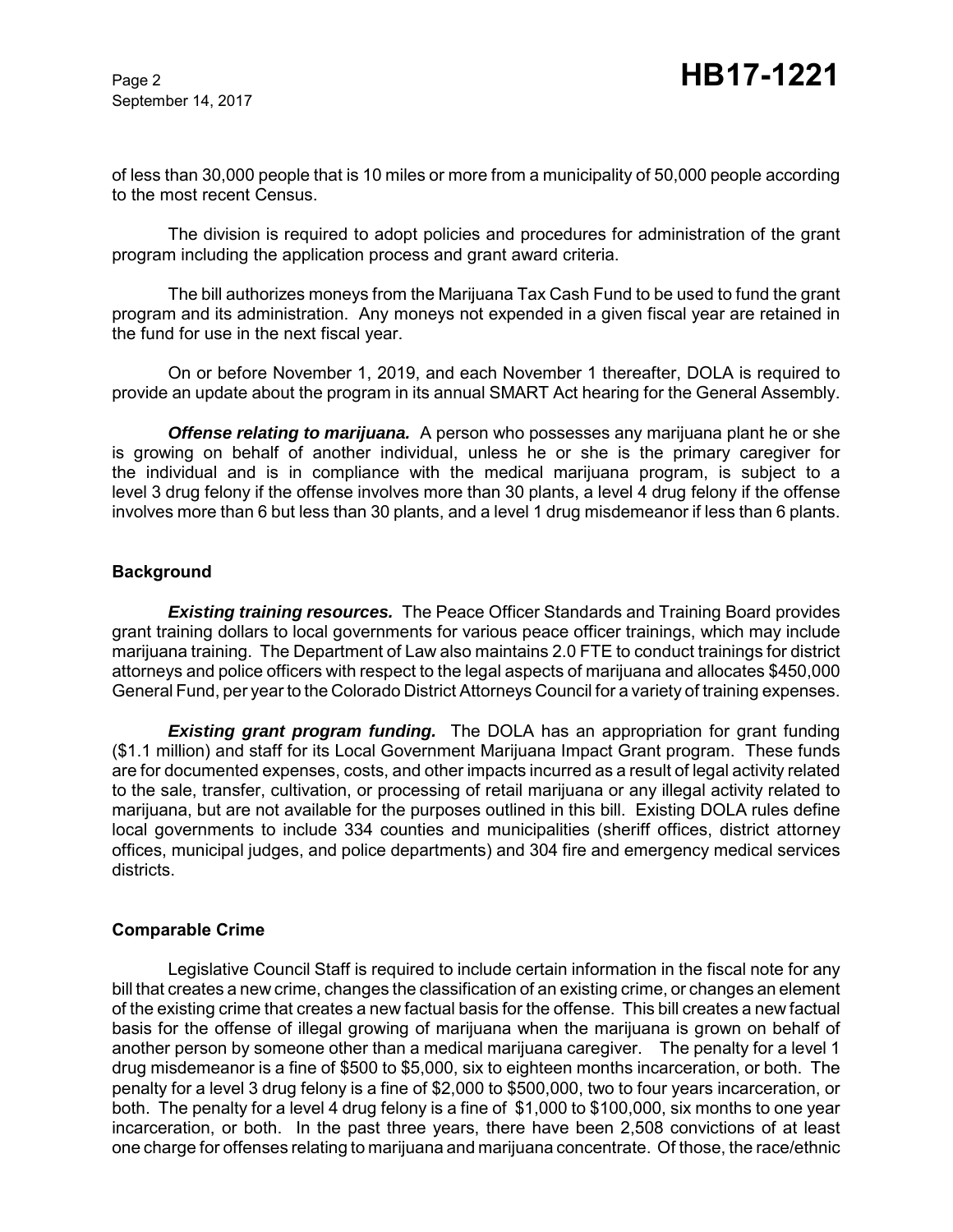status of the offenders was 1,982 Caucasian, 234 African-American, 57 Asian, 14 Indian, 37 other, 9 unidentified, and 175 Hispanic; 2,123 were male, 376 were female and 9 had no gender identified. Given that the focus of the bill is on the investigation and prosecution of large-scale cultivation and distribution operations, the fiscal note assumes a minimal increase in misdemeanor and felony cases and convictions as a result of the bill.

#### **State Revenue**

#### *Beginning in FY 2017-18, this bill is anticipated to increase state revenue by a minimal amount as described below.*

*Criminal fines.* The bill may increase state cash fund revenue, credited to the Fines Collection Cash Fund in the Judicial Department. The fine penalty for a level 1 drug misdemeanor is \$500 to \$5,000, the fine penalty for a level 3 drug felony is \$2,000 to \$500,000, and the fine penalty for a level 4 drug felony is \$1,000 to \$100,000. Because the courts have the discretion of incarceration, imposing a fine, or both, the precise impact to state revenue cannot be determined. However, based on the low number of criminal fines imposed in 2016 and the focus of the bill, the fiscal note assumes that any revenue generated is likely to be minimal.

*Court and administrative fees.* To the extent that any additional convictions occur, this bill may also increase state fee revenue for a variety of court-related costs. In addition, if an offender is sentenced to probation, fee revenue will increase by \$50 per month supervised, per offender. Any such revenue is assumed to be minimal.

#### **State Expenditures**

*This bill increases state cash fund expenditures by at least \$6.0 million and 1.3 FTE* in FY 2017-18 and \$6.0 million and 1.5 FTE in FY 2018-19 and future years. Beginning in FY 2017-18, this bill may increase workload and state expenditures in the Judicial Department. It may also increase state General Fund expenditures in the Department of Corrections. Table 1 and the discussion that follows present the costs of the bill.

| Table 1. Expenditures Under HB17-1221              |             |             |  |  |  |  |
|----------------------------------------------------|-------------|-------------|--|--|--|--|
| <b>Cost Components</b>                             | FY 2017-18  | FY 2018-19  |  |  |  |  |
| <b>Personal Services</b>                           | \$66,953    | \$77,285    |  |  |  |  |
| <b>FTE</b>                                         | $1.3$ FTE   | $1.5$ FTE   |  |  |  |  |
| <b>Operating Expenses and Capital Outlay Costs</b> | 15,141      | 5,925       |  |  |  |  |
| <b>Computer Programming</b>                        | 21,603      | 6,180       |  |  |  |  |
| <b>Legal Services</b>                              | 4,753       | 1,426       |  |  |  |  |
| <b>Travel Expenses</b>                             | 720         | 720         |  |  |  |  |
| <b>Grant Funding</b>                               | 5,836,222   | 5,856,221   |  |  |  |  |
| Centrally Appropriated Costs*                      | 54,608      | 52,243      |  |  |  |  |
| <b>TOTAL</b>                                       | \$6,000,000 | \$6,000,000 |  |  |  |  |

*\* Centrally appropriated costs are not included in the bill's appropriation.*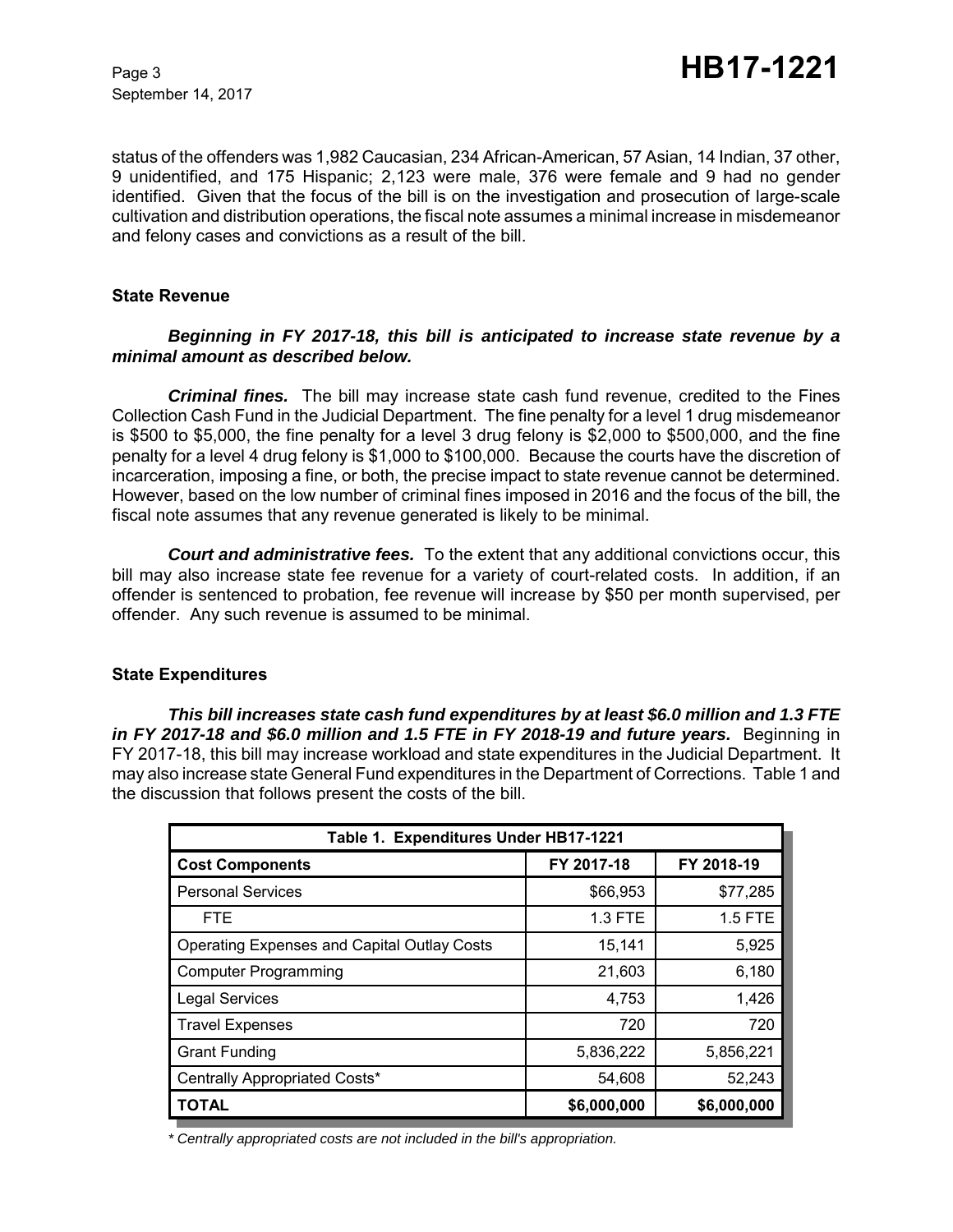*Assumptions and grant funding.* The Governor's Office of State Planning and Budgeting has set aside \$6.0 million to fund enforcement grants for local governments in investigating and prosecuting gray and black market operations. This analysis assumes that while some efficiencies in program oversight may be achieved by the use of the existing program manager for the Local Government Marijuana Impact Grant Program, a program coordinator and an accountant will be required to provide outreach and technical assistance, process grant applications, perform accounting functions for grant distributions, and prepare information required to be included in the department's annual SMART Act hearing. The fiscal note assumes that the bill will take effect by July 1, 2017, and expenses will be incurred beginning on August 1, 2017.

**Division of Local Government, Department of Local Affairs.** The division requires 1.0 FTE program coordinator and 0.5 FTE accountant. In the first year, it is assumed that the program coordinator will begin on August 1, 2017, and the accountant will start on October 1, 2017; salaries and standard operating expenses are adjusted accordingly. Annual operating costs assume printing and postage expenses of \$4,500 to mail program grants, contracts, and annual notices of funding availability. Computer programming costs will be incurred to create and maintain a grant management system to process requests, perform approvals, create and monitor grant contracts, and conduct reporting. Legal services costs are required for initial rule-making and ongoing updates. Travel expenses assume annual reimbursement of 1,500 vehicle miles traveled in order to provide training or technical assistance to local governments.

*Judicial Department.* To the extent that this bill results in any new case filings, workload will increase for trial courts. If defendants are deemed indigent, workload and costs for the Office of the State Public Defender or the Office of the Alternate Defense Counsel may also increase. If an offender is sentenced to probation, workload will increase for the Probation Division. These impacts are assumed to be minimal and can be accomplished within existing appropriations.

**Department of Corrections.** To the extent that this bill increases the number of persons sentenced to the DOC, costs will increase. Should any convictions occur, the fiscal note assumes the DOC will request additional appropriations through the annual budget process. Based on current year expenditures, each year of incarceration costs the state about \$21,900. Each year of parole costs the state about \$4,600. For informational purposes, the average length of stay in prison for a level 3 drug felony offender is 23.8 months and the average length of stay in prison for a level 4 drug felony offender is 6.6 months. The average length of stay on parole for either a level 3 or level 4 drug felony offender is 9.5 months.

*Centrally appropriated costs.* Pursuant to a Joint Budget Committee policy, certain costs associated with this bill are addressed through the annual budget process and centrally appropriated in the Long Bill or supplemental appropriations bills, rather than in this bill. The centrally appropriated costs subject to this policy are estimated in the fiscal note for informational purposes and summarized in Table 2.

| Table 2. Centrally Appropriated Costs Under HB17-1221                |            |            |  |  |  |
|----------------------------------------------------------------------|------------|------------|--|--|--|
| <b>Cost Components</b>                                               | FY 2017-18 | FY 2018-19 |  |  |  |
| Employee Insurance (Health, Life, Dental, and Short-term Disability) | \$11,386   | \$13,139   |  |  |  |
| Supplemental Employee Retirement Payments                            | 6,000      | 6,925      |  |  |  |
| <b>Indirect Costs</b>                                                | 31,222     | 26,179     |  |  |  |
| <b>Leased Space</b>                                                  | 6,000      | 6,000      |  |  |  |
| <b>TOTAL</b>                                                         | \$54,608   | \$52,243   |  |  |  |